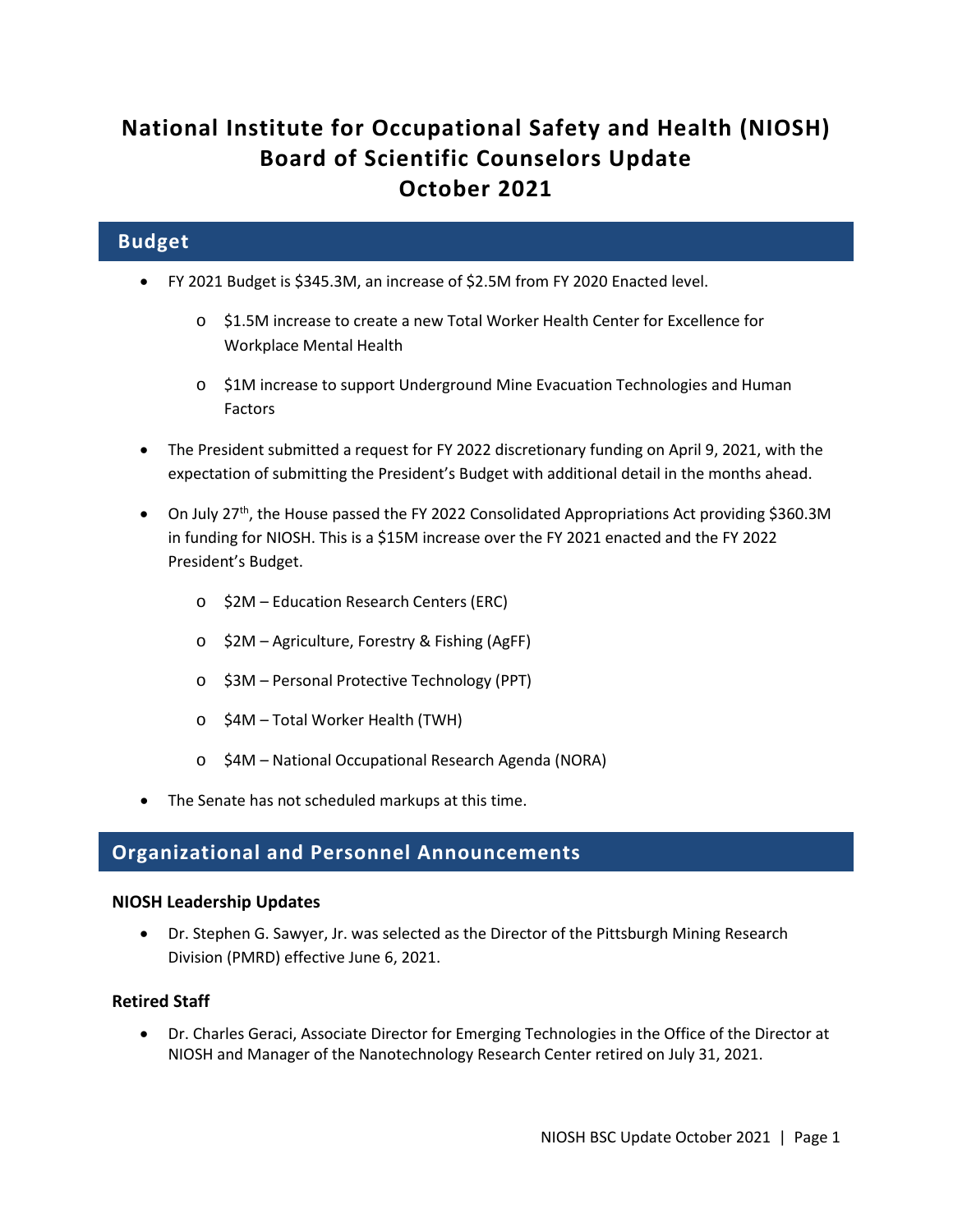## **COVID-19 Response**

NIOSH continues to maintain a substantial presence in the federal COVID-19 response. NIOSH primarily staffs the Worker Safety and Health Team (WSHT) as part of the CDC Health Systems and Worker Safety Taskforce with some staff supporting other response task forces (e.g., vaccine, epidemiology, and health department). The WSHT provides occupational safety and health technical assistance on workplace mitigation strategies including ventilation, barrier protection, and workplace testing. Since COVID-19 work is also being conducted within NIOSH programs, the WSHT ensures findings from programmatic work are integrated into the response and shared with response leadership to inform decisions. Given the availability of updated OSHA COVID-19 guidance for workplaces and the need to streamline federal COVID-19 resources, NIOSH began archiving its many workplace guidance documents, fact sheets, and toolkits in August 2021. These communication products will remain on the CDC's website with a banner stating that they are now archived. Users are redirected to the most recent applicable recommendations. In addition, NIOSH staff continue to deploy in the field to support outbreak investigations and other needs at the request of the local and state jurisdictions. Many activities are being handled from the Divisions and are presented below.

## **Construction Safety and Health**

#### **Prevention of Heat-related Illness and Injury**

Workers exposed to hot environments or extreme heat can be at risk of heat-related illnesses (HRI) and injuries. While important for all workers, planning for prevention of work-related heat exposure and the potential for HRI is particularly important for construction workers. In May 2021, NIOSH published a Science Blog [Take Action Now to Prevent Heat-Related Illness at Work.](https://blogs.cdc.gov/niosh-science-blog/2021/05/07/heat-stress-2021/) This blog discusses HRI and kidney injury as well as presenting the many resources that are available to help address this issue. Information to create [a complete heat stress program](https://www.cdc.gov/niosh/topics/heatstress/recommendations.html) is available at the [NIOSH Heat Stress](https://www.cdc.gov/niosh/topics/heatstress/default.html) topic page which also has a variety of useful materials such as posters, fact cards, and access to a [mobile app.](https://www.cdc.gov/niosh/topics/heatstress/heatapp.html) Heat stress and heat strain as risk factors for workplace injuries among construction workers is the topic of a recent NIOSH [infographic](https://www.cpwr.com/wp-content/uploads/Extreme-Heat-and-Construction-Falls-infographic.pdf) which was also released in coordination with the [2021 National Safety Stand-](http://stopconstructionfalls.com/)[Down to Prevent Falls in Construction.](http://stopconstructionfalls.com/)

CPWR (The Center for Construction Research and Training) presented the webinar "Heat related Illness & Death in Construction" in June and is accessible at [Informational Webinar Series;](https://www.cpwr.com/news-and-events/informational-webinar-series/) A Spanish language webinar is being planned by NIOSH, OSHA, and CPWR for later this summer.

# **Division of Field Studies and Engineering (DFSE)**

#### **NIOSH Sound Level Meter App**

The NIOSH Sound Level Meter (SLM) app reached 1-million downloads in July 2021. The app was developed under an MOU agreement between NIOSH and EA LAB (Electroacoustic Laboratory), and was launched in 2017 as a tool to increase awareness about hazardous occupational noise exposures. The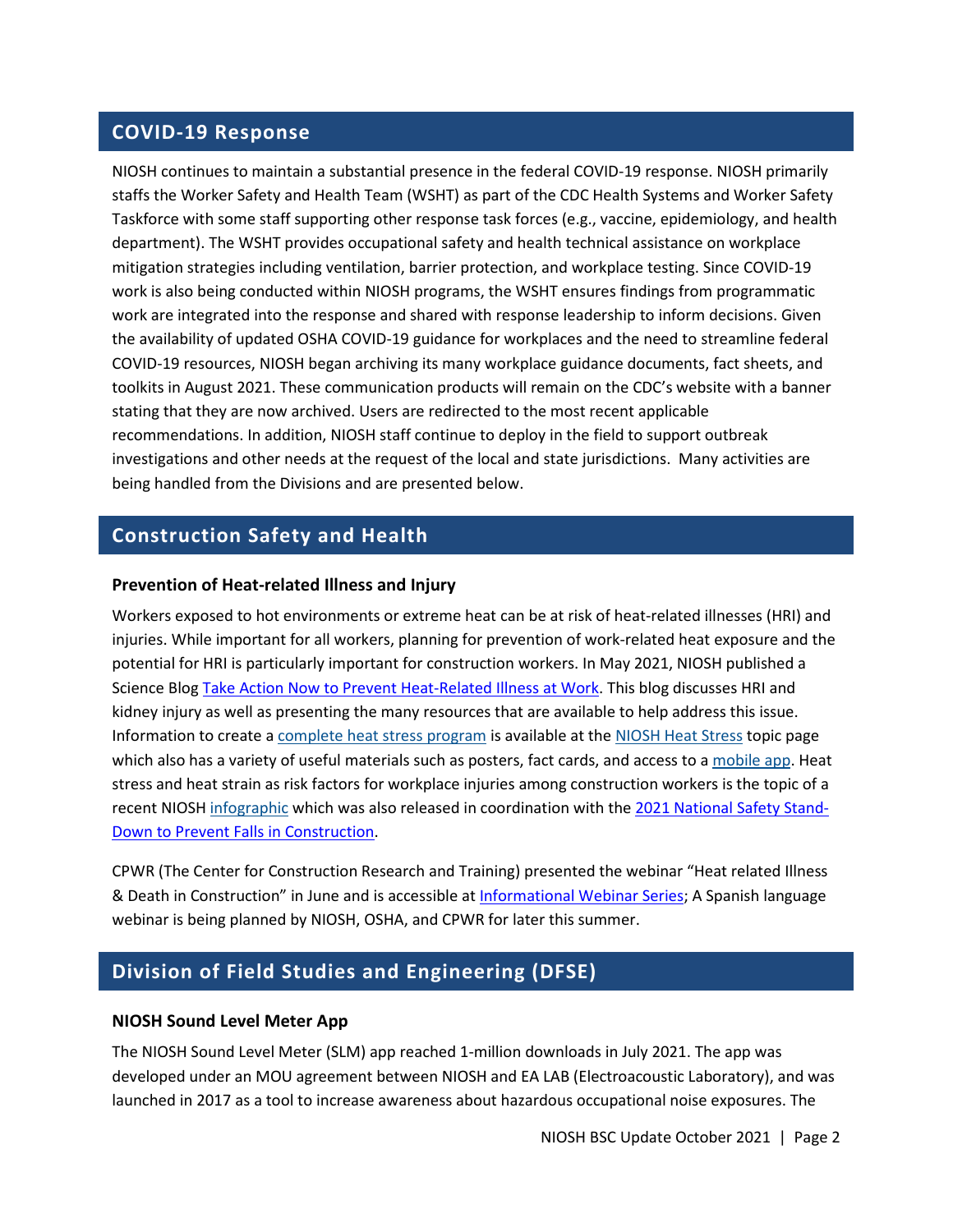app has garnered an impressive 4.7/5.0 star rating on the Apple app store (based on 7,200 raters), the highest of all NIOSH and CDC apps to date. In addition to individual use, the app continues to spur collaborative studies among NIOSH and other government, academic, and industry partners which have resulted in several peer-reviewed publications, conference presentations, and trade journal articles.

### **Adding Infectious Disease Surveillance Capacity for 18 Jurisdictions**

CDC awarded 16 states, a city, and a county funding to build capacity to collect, code, analyze and use industry and occupation data for COVID-19 case reports as well as other infectious diseases. Throughout this year-long cooperative agreement, which started August 1, 2021, NIOSH and 2 IPA (Intergovernmental Personnel Agreement) partners are developing content for a series of 12 to 16 trainings and will provide coaching for the jurisdictions to help establish these activities in their infectious disease programs. This project is being conducted in collaboration with the National Center for Immunization and Respiratory Diseases (NCIRD).

### **COVID-19 Response Contributions**

Many COVID-19 response activities have been integrated into DFSE's regular operations including:

- A manuscript based on a study funded by the NIOSH internal Just-In-Time call for proposals was recently posted to the medRxiv preprint server. The study found that barriers 36 inches above table height, for both sitting and standing scenarios, blocked over 68% of particles sized between  $0.35 - 3$  µm generated from a simulated cough. They are conducting the field study phase of the project and are visiting stores, schools and salons to test the effectiveness of installed barriers in those locations.
- NIOSH was funded to add work-related questions to a survey being conducted by the CDC Response Epi Task force to assess COVID-19 seroprevalence in American Red Cross blood donors.
- CDC funded 39 jurisdictions (states) to participate in the NIOSH-sponsored optional module to collect industry and occupation (I&O) for the 2022 BRFSS (Behavioral Risk Factor Surveillance System) annual survey. In addition the National Center for Immunization and Respiratory Diseases (NCIRD) is sponsoring questions in the 2022 BRFSS annual survey on vaccination uptake and hesitancy, which will enable analysis of the vaccination data by I&O.

# **Division of Science Integration (DSI)**

#### **NIOSH/OSHA Small Business Safety and Health Handbook**

The Occupational Safety and Health Administration (OSHA) and the [NIOSH Small Business Assistance](https://www.cdc.gov/niosh/programs/sba/default.html)  [Program](https://www.cdc.gov/niosh/programs/sba/default.html) updated and cobranded the [Small Business Safety and Health Handbook](https://www.osha.gov/sites/default/files/publications/small-business.pdf) which provides workplace safety and health information for general industry, summarizes the benefits of an effective safety and health program, provides self-inspection checklists for employers to identify workplace hazards, and reviews key workplace safety and health resources for small businesses. The handbook has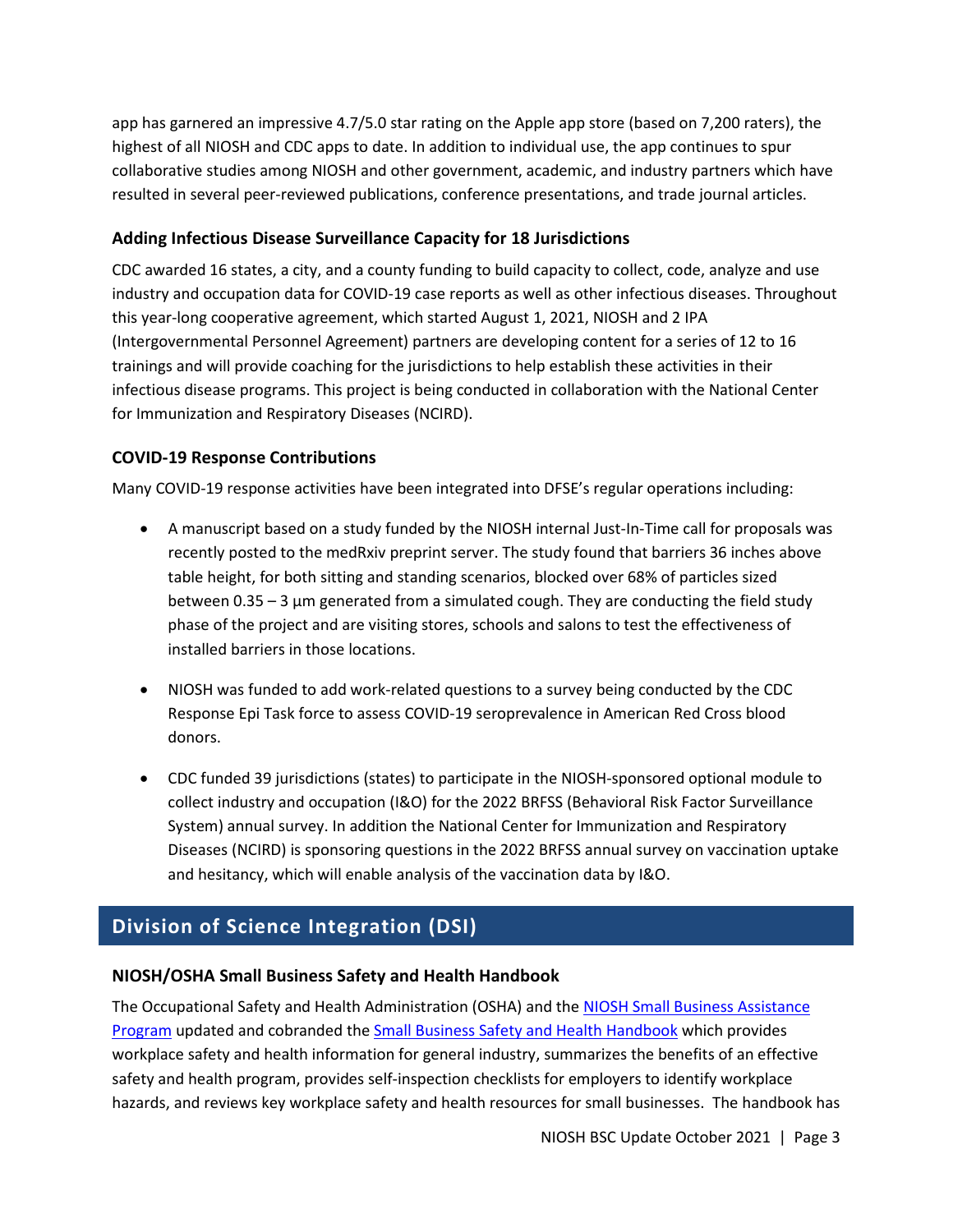been one of the most visited publications on the OSHA website, and the self-inspection checklists are referenced in many safety and health materials. The self-inspection checklists address various work processes, such as fire protection, hazard communication, permit-required confined spaces, respiratory protection, and walking-working surfaces. The handbook identifies resources that are available to help employers recognize and fix safety and health hazards in their workplace.

### **NIOSH Current Intelligence Bulletin 70: Health Effects of Occupational Exposure to Silver Nanomaterials**

NIOSH assessed the risks of potential adverse health effects from occupational exposure to silver nanoparticles in the recently publishe[d Current Intelligence Bulletin 70: Health Effects of Occupational](https://www.cdc.gov/niosh/docs/2021-112/)  [Exposure to Silver Nanomaterials.](https://www.cdc.gov/niosh/docs/2021-112/) Nanoscale silver particles are some of the most widely used nanomaterials in commerce, with numerous uses in consumer and medical products. NIOSH evaluated the data from two published subchronic (intermediate duration) inhalation studies in rats. These studies revealed lung and liver effects that included early-stage lung inflammation and liver bile duct hyperplasia. NIOSH estimated the dose of silver nanoparticles that caused these effects in rats and extrapolated the dose expected to cause a similar response in humans. NIOSH derived a recommended exposure limit (REL) for silver nanomaterials (≤100 nanometer primary particle size) of 0.9 micrograms per cubic meter (µg/m<sup>3</sup>) as an airborne respirable 8-hour time-weighted average (TWA) concentration. In addition, NIOSH continues to recommend an REL of 10  $\mu$ g/m<sup>3</sup> as an 8-hour TWA for total silver (metal dust, fume, and soluble compounds, as Ag). NIOSH further recommends the use of workplace exposure assessments, engineering controls, safe work procedures, training and education, and established medical surveillance approaches to protect workers.

### **Inaugural Prevention through Design Award**

In July NIOSH joined with the National Safety Council (NSC) and the American Society of Safety Professionals (ASSP) to present the inaugural [Prevention through Design \(PtD\) Award.](https://www.cdc.gov/niosh/updates/upd-07-14-21.html) Mr. Fred A. Manuele, PE, CSP, was recognized for his major accomplishments through his leadership and initiative to prevent harm to workers by helping organizations design-out hazards. The Prevention through Design (PtD) annual award recognizes individuals, teams, businesses, and other organizations that have eliminated or reduced hazards through design or re-design efforts or have contributed to the body of knowledge that enables PtD solutions. In addition to extending appreciation for these champions for workers, the award partners, NIOSH, the American Society of Safety Professionals (ASSP), and the National Safety Council (NSC), seek to advance PtD awareness and usage.

# **Division of Safety Research (DSR)**

### **Impact of the COVID-19 Pandemic on Public Health Workers' Mental Health**

Researchers coauthored an MMWR [report](https://www.cdc.gov/mmwr/volumes/70/wr/mm7026e1.htm?s_cid=mm7026e1_w) that 53% of the 26,174 public health workers in state, tribal, local and territorial health departments who responded to an online survey reported symptoms of at least one mental health condition in the previous 2 weeks. The report has been widely viewed, with an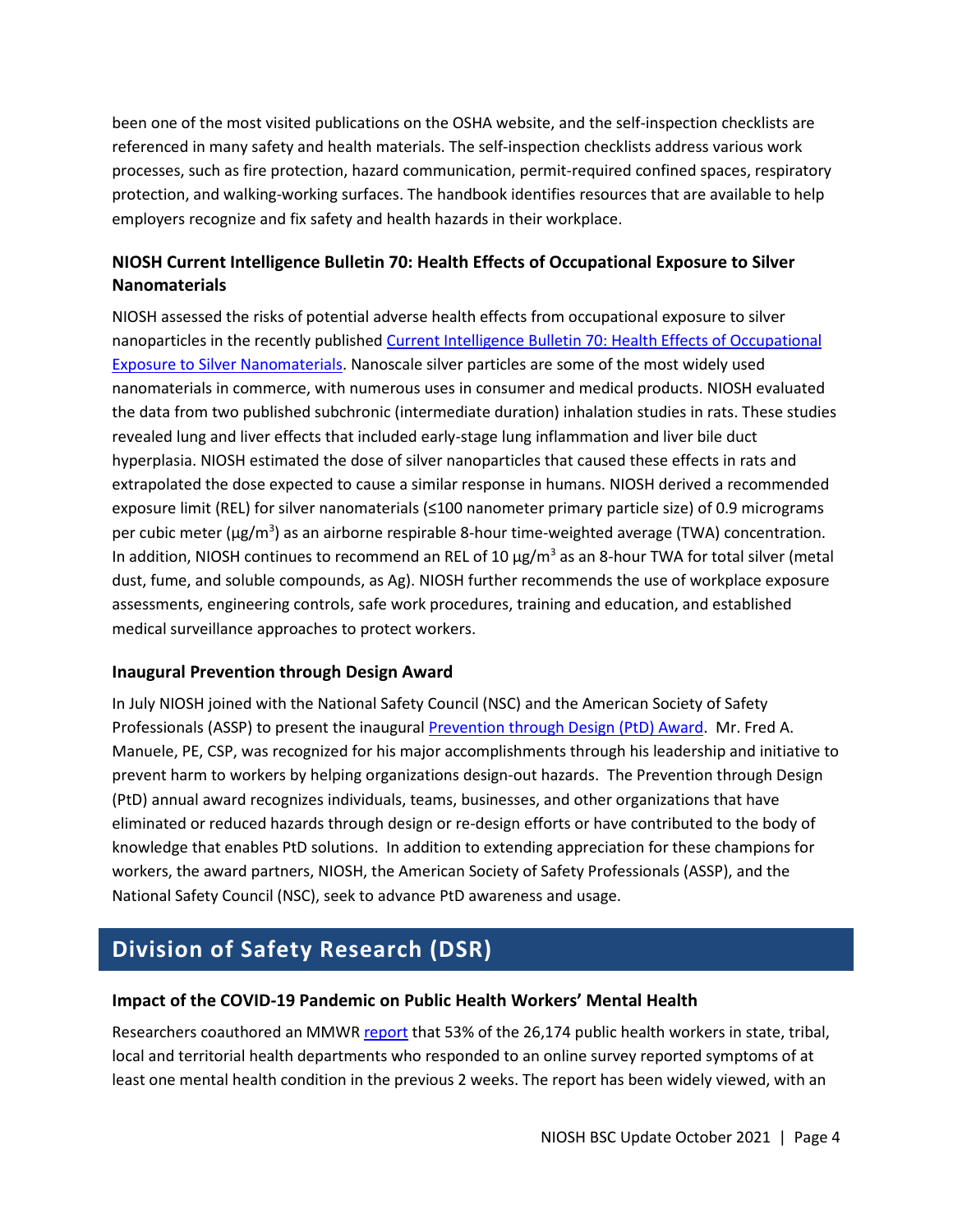Altmetric score of 613 and more than 30,000 page views. More than half of those surveyed reported symptoms of depression, anxiety, PTSD or suicidal ideation.

### **Law Enforcement Officer Anthropometry**

Researchers coauthored a [paper](https://www2a.cdc.gov/nioshtic-2/BuildQyr.asp?s1=DSR&f1=%2A&Startyear=&Adv=0&terms=1&EndYear=&Limit=10000&sort=&D1=10&PageNo=2&RecNo=11&View=f&) on the need and extent for a national anthropometry survey of law enforcement officers (LEOs) via an exploratory investigation of anthropometric changes of LEOs in four decades and comparisons of the LEO anthropometry with three military and civilian anthropometry sources. The study confirmed that the available 45-year-old LEO dataset and recent Army and civilian datasets would not be suitable for armor and equipment design for the current LEO population. Additional analyses are underway from a national LEO anthropometry study and recommendations will be made for LEO vehicle and personal protective equipment design applications. This is one of a series of anthropometry studies of various public safety workforces; the data and related information (as developed) are made available to manufacturers for free online.

### **Firefighter Safety Advisories**

The Fire Fighter Fatality Investigation and Prevention Program has published two safety advisories to address factors contributing to fatalities. The [advisory on Odor Fade in Natural Gas and Propane](https://www.cdc.gov/niosh/docs/2021-106/) recommends that fire departments ensure all firefighters responding to natural gas or propane incidents: use gas detection equipment and do not rely upon sense of smell to determine if propane or natural gas is present; understand that the odorant in natural gas or propane can fade; are trained on the proper calibration, maintenance, and use of gas detection equipment; and recognize that natural gas or propane contacting soil, concrete, and building materials can cause a lack of odor. The advisory [on Preventing Freewheeling of Public Safety Portable Radio Volume-Power Knob](https://www.cdc.gov/niosh/docs/2021-117/) recommends that firefighter portable radio volume-power knobs cannot be accidentally turned down or off. Fire departments should ensure that firefighters recognize that the volume-power knob may be unintentionally turned down or off on some portable radios, and consider upgrading to portable radios with function knobs located on top of the radios, knobs of different size with detents at each position with hard stops, and knobs that are resistant to accidental turning.

### **Economic Research and Support Office (ERSO)**

Recent technological and work organization changes have resulted in an increased prevalence of nonstandard work arrangement types and work precariousness. Two studies highlighted the association of worker flexibility and work precariousness with worker health and well-being:

• The study on [worker flexibility](https://www.mdpi.com/1660-4601/18/6/3254) concluded that working at home increased the likelihood of job stress and job satisfaction. Taking time off when needed decreased the likelihood of job stress and days with activity limitations due to health problems and more than doubled the likelihood of job satisfaction. Changing one's schedule decreased the likelihood of job stress and increased the likelihood of job satisfaction.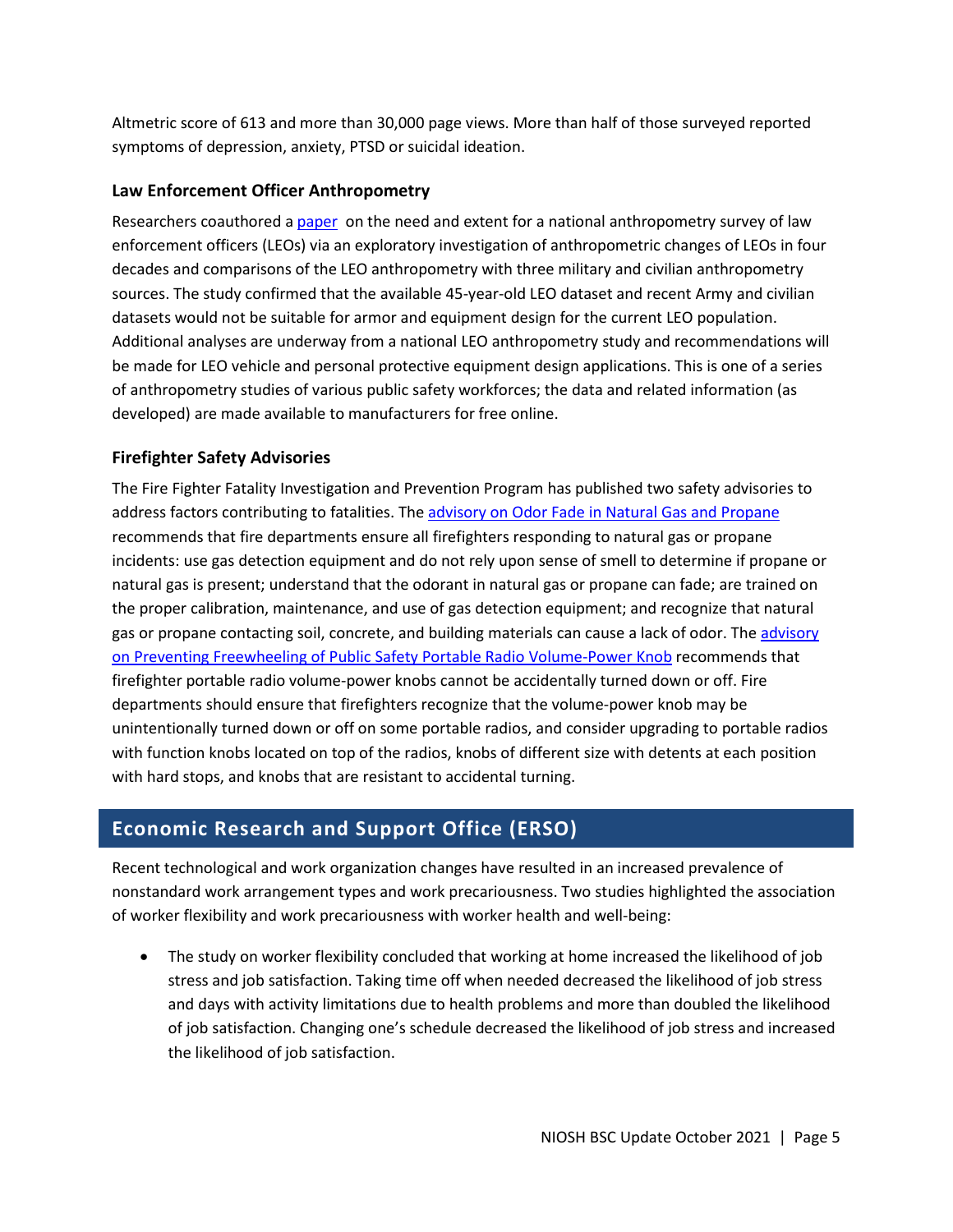• The study on [work precariousness](https://onlinelibrary.wiley.com/doi/10.1002/ajim.23223) generated a scale to measure work precariousness and examine the associations between this scale with job stress, unhealthy days, and days with activity limitations due to health problems. Workers reporting work precariousness were more likely to experience more days in poor physical and mental health and more days with activity limitations due to health problems.

A third study assessed the association between occupational injury to parents and the psychological [well-being of their children.](https://doi.org/10.1097/JOM.0000000000002249) Children of injured workers exhibited greater impairment than children of workers who had not sustained injuries for four of five measures of emotional and behavioral functioning that were hypothesized to differentiate these two child groups. A significant group difference was not observed for a sixth behavioral measure that was expected to be insensitive to parent occupational injury. Findings heighten concern over downstream effects of occupational injury and signal need for additional related research and prevention.

# **Health Effects Laboratory Division (HELD)**

#### **Fit of Cloth and Medical Procedure Masks**

An MMWR report was published in February titled "Maximizing Fit for Cloth and Medical Procedure Masks to Improve Performance and Reduce SARS-CoV-2 Transmission and Exposure," 2021. The paper was the second highest on the CDC top outputs list with an altmetric score of 13451. The ongoing work from this group has been used in several CDC guidance documents and has resulted in 5 publications within the last year examining the efficacy of masks, gaiters, face shields, and portable air cleaners for source control and personal protection. The team currently has 3 additional manuscripts in internal review.

#### **Conference on Human Vibration**

The Physical Effects Research Branch organized the virtual 8<sup>th</sup> American Conference on Human Vibration that was held in June. More than 130 people attended, and 42 studies were presented.

# **National Personal Protective Technology Laboratory (NPPTL)**

#### **Barrier Face Coverings (BFC)**

NPPTL supported development of the ASTM International standard 3502-21 Standard Specification for Barrier Face Coverings. NPPTL has developed a web page that provides a table o[f Barrier Face Coverings](https://wwwn.cdc.gov/PPEInfo/RG/FaceCoverings)  [and NIOSH Performance/Performance Plus Masks,](https://wwwn.cdc.gov/PPEInfo/RG/FaceCoverings) that conform to the ASTM F3502-21 standard and NIOSH recommendations. . A [web page](https://wwwn.cdc.gov/PPEInfo/RG/FaceCoverings) was added to [PPE-Info](https://wwwn.cdc.gov/PPEInfo/) to list Barrier Face Coverings and Workplace Performance/Workplace Performance Plus masks that conform to the ASTM F3502-21 Barrier Face Covering standard and NIOSH recommendations on the ["Making Masks for the Workplace"](https://www.cdc.gov/niosh/topics/emres/pandemic/default.html) web page, respectively. The quantitative test results, supporting reports, and manufacturer declarations of conformity are provided to NIOSH by the manufacturers for review. These products are not tested by NIOSH. Nine products have been reviewed and are or will be listed.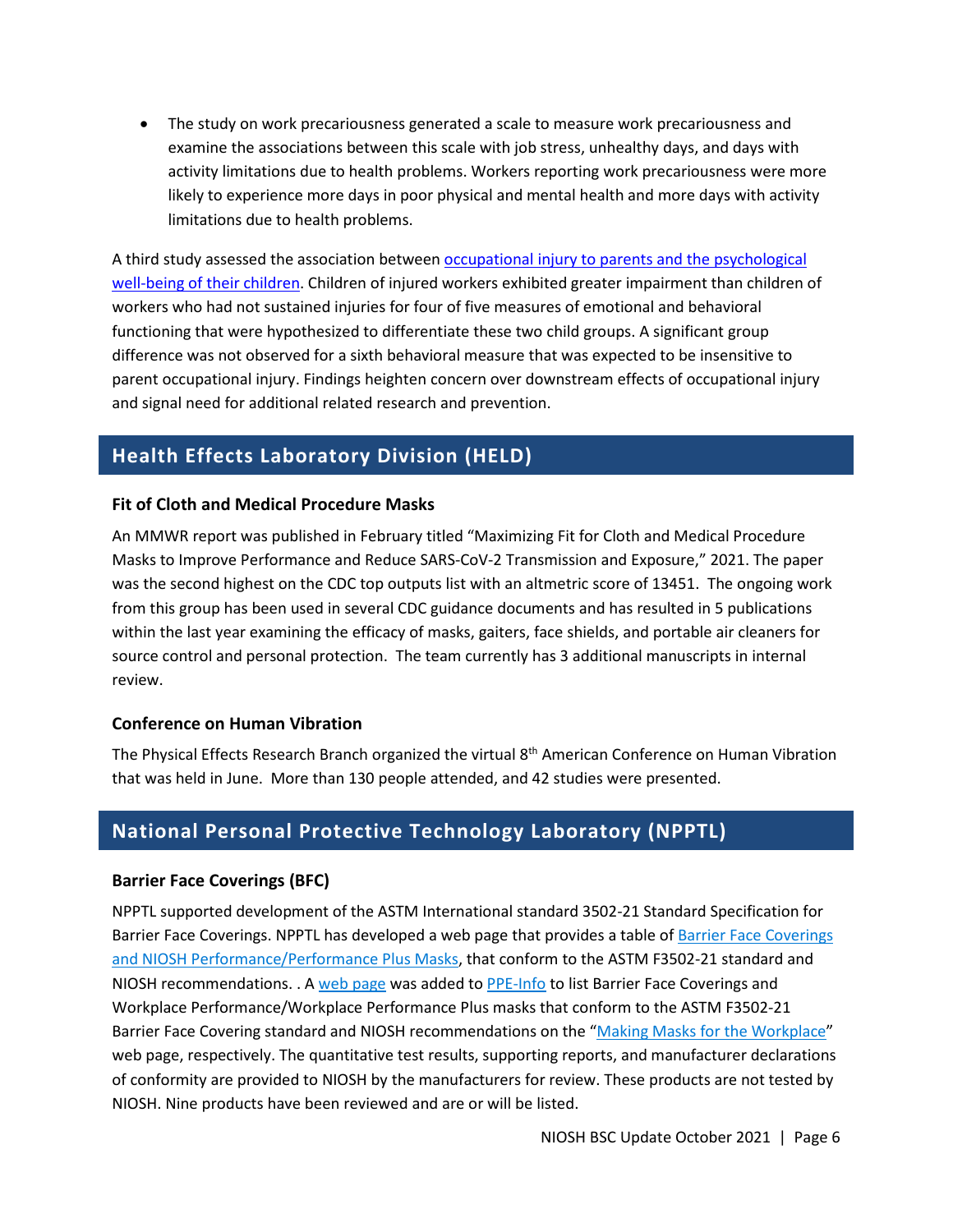#### **ANSI Z87.62 Eye and Face Protection Standard**

NIOSH/NPPTL was instrumental in facilitating the approval on July 6, 2021 of a new PPE consensus standard for protection of the eyes and face from biological hazards, ANSI Z87.62. The formal name of this standard is ANSI/ISEA Z87.62-2021, American National Standard for Occupational and Educational Eye and Face Protection Devices for Preventing Exposures Caused by Sprays or Spurts of Blood or Body Fluids. As ISEA stated in their press release on July 29, 2021, "This standard represents the first industry effort to standardize eye and face protectors used in occupational settings where the presence of spray and spurt biological hazards poses a risk." Dr. Jim Harris of NPPTL is chair of the subcommittee that developed this standard, and NPPTL scientists and engineers contributed important test methodology. This standard provides specific performance criteria to better inform workers regarding the eye and face safety equipment they depend on to be protected from potentially infectious bodily fluids.

## **Respiratory Health Division (RHD)**

#### **Collection of Work Information in Community Health Centers**

RHD received \$900,000 through the COVID-19 pandemic response to pilot collection of work information in community health centers. The data will be used to assess health and vaccination status related to work, outreach efforts, case reporting, and research on the impact of COVID-19 on essential and frontline workers. This demonstration project will help validate work information as an essential data class in the [US Core Data for Interoperability](https://www.healthit.gov/isa/united-states-core-data-interoperability-uscdi#blocktabs-uscdi_data_class_element_list-4) (USCDI) and support future inclusion in EHR certification criteria.

#### **MMWR: Outbreak of SARS-CoV-2 Infections Associated with Large Public Gatherings**

RHD staff were senior and co-authors of an MMWR [report](https://www.cdc.gov/mmwr/volumes/70/wr/mm7031e2.htm?s_cid=mm7031e2_w) on outbreak of SARS-CoV-2 Infections, including COVID-19 vaccine breakthrough infections, associated with large public gatherings. This MMWR was part of the evidence that supported the CDC update on guidance for vaccinated people.

### **NIOSH B Reader training and examination sessions offered by the American College of Radiology**

NIOSH and the American College of Radiology (ACR) have partnered to present B Reader training and examination sessions through the [ACR website.](https://www.acr.org/Lifelong-Learning-and-CME/Education-Center/NIOSH-B-Reader) Courses are planned in January and March 2022. The three-day course provides practicing physicians with the skills needed to sit for the National Institute for Occupational Safety and Health (NIOSH) B Reader Certification Examination. Participants will receive lectures on the imaging features of pneumoconiosis and the International Labor Organization (ILO) classification system for chest radiographs interspersed with hands-on classification of chest radiographs, and will have the opportunity to sit for the NIOSH B Reader Certification Examination.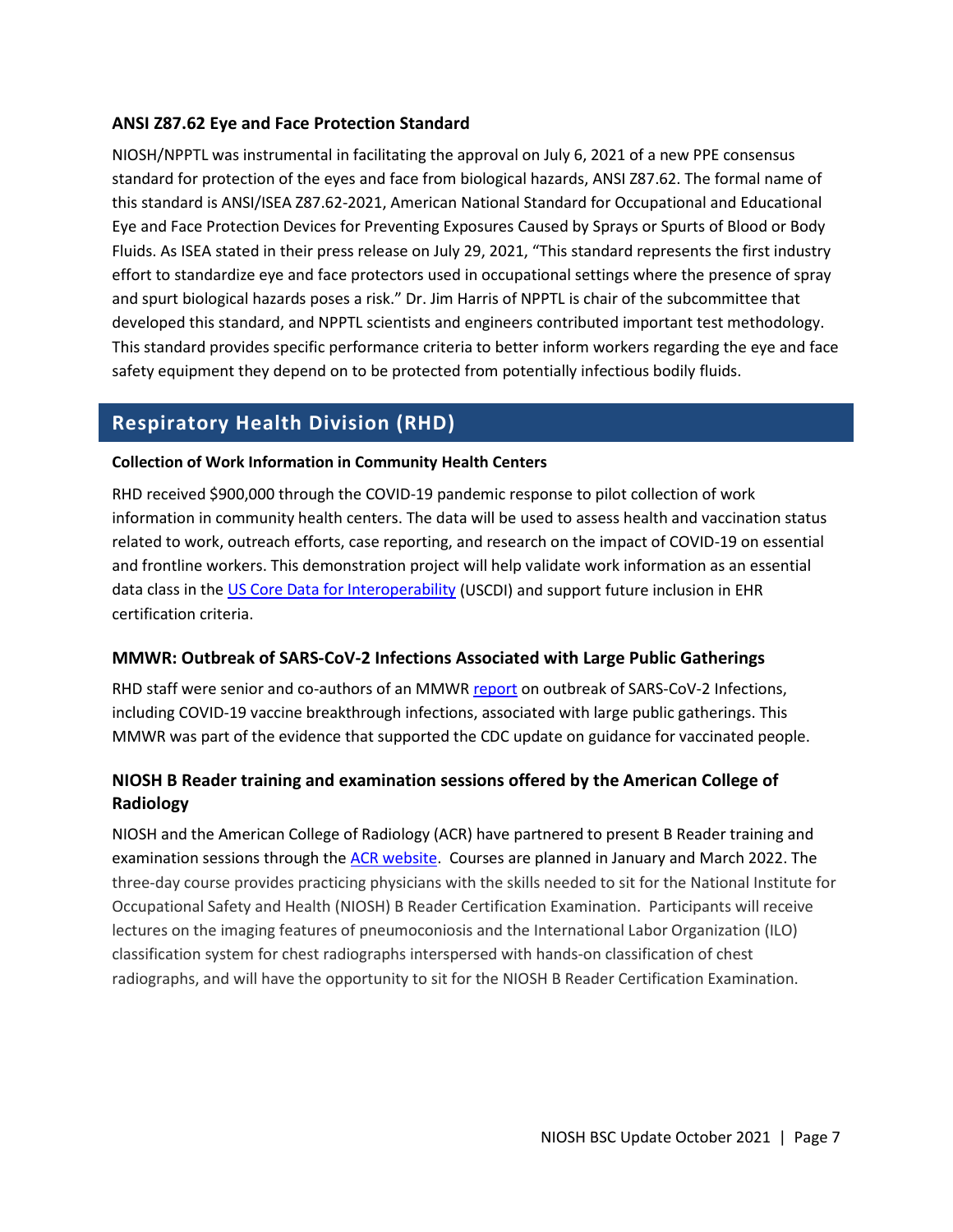# *Total Worker Health***® (TWH)**

#### **Workplace Supported Recovery**

NIOSH released a [video](https://youtu.be/qKisU5tb69Y) to introduce the concept of Workplace Supported Recovery and encourage the adoption of Workplace Supported Recovery principles. The video describes how these principles help employers prevent exposure to workplace factors that could cause or perpetuate substance use disorder (SUD) while lowering barriers to seeking or receiving care and maintaining recovery. Employers and workers can learn more abou[t Workplace Supported Recovery](https://www.cdc.gov/niosh/topics/opioids/wsrp/default.html) on the NIOSH website.

#### **International Symposium**

The 3rd [International Symposium](https://web.cvent.com/event/a2843014-6c6c-4d37-b791-4e8019459eac/summary) to Advance *Total Worker Health*® is scheduled for October 2022. The theme is "Shaping Work Now and in the Future." This NIOSH-sponsored event is focused solely on advancing *Total Worker Health* (TWH) research, practice, policies, and programs. The symposium will bring together an audience of safety and health professionals, employers, researchers, policymakers, and the academic community to examine opportunities to make workplaces safer and improve the health and well-being of workers. Proposals will be accepted in November 2021 and registration will open in April 2022.

### **Western States Division (WSD)**

Wildland fires are occurring more frequently in the United States and present a health hazard for outdoor workers. In addition to wildland firefighters whose mission is to manage the fire, many other outdoor workers may be exposed to smoke from wildland fires. These include: (a) workers engaged in supporting a fire response or working at the fire base camp or evacuation centers; (b) cleanup workers or demolition crews; and (c) other groups who continue to do their usual non-fire-related outdoor job (e.g., agricultural workers, landscapers, utility workers, construction workers, park personnel). Information specific to wildland firefighters can be found on the [NIOSH Fighting Wildfire webpage.](https://www.cdc.gov/niosh/topics/firefighting/default.html)

#### **Wildland Firefighter Exposures**

Wildland firefighters are exposed to smoke containing particulate matter and volatile organic compounds while suppressing wildfires. The US Forest Service collected wildland firefighters' exposures to PM4 during fire suppression tasks, and calculated emission ratios of VOC/PM1 using data from a 2018 field study. The emission ratios were used to estimate wildland firefighter exposures to acrolein, benzene, and formaldehyde and indicated that exposure to PM4 and VOCs varied across wildland firefighter crew type and job task. Of the PM4 exposures 19% exceeded the recommended National Wildland Fire Coordinating Group occupational exposure limit indicating a need to develop strategies to reduce smoke exposures.

#### **COVID-19 Transmission in School Buses**

Researchers from the NIOSH and the Colorado School of Public Health have partnered to study the impact specific school bus ventilation and airflow variables may have on exposures to SARS CoV-2. The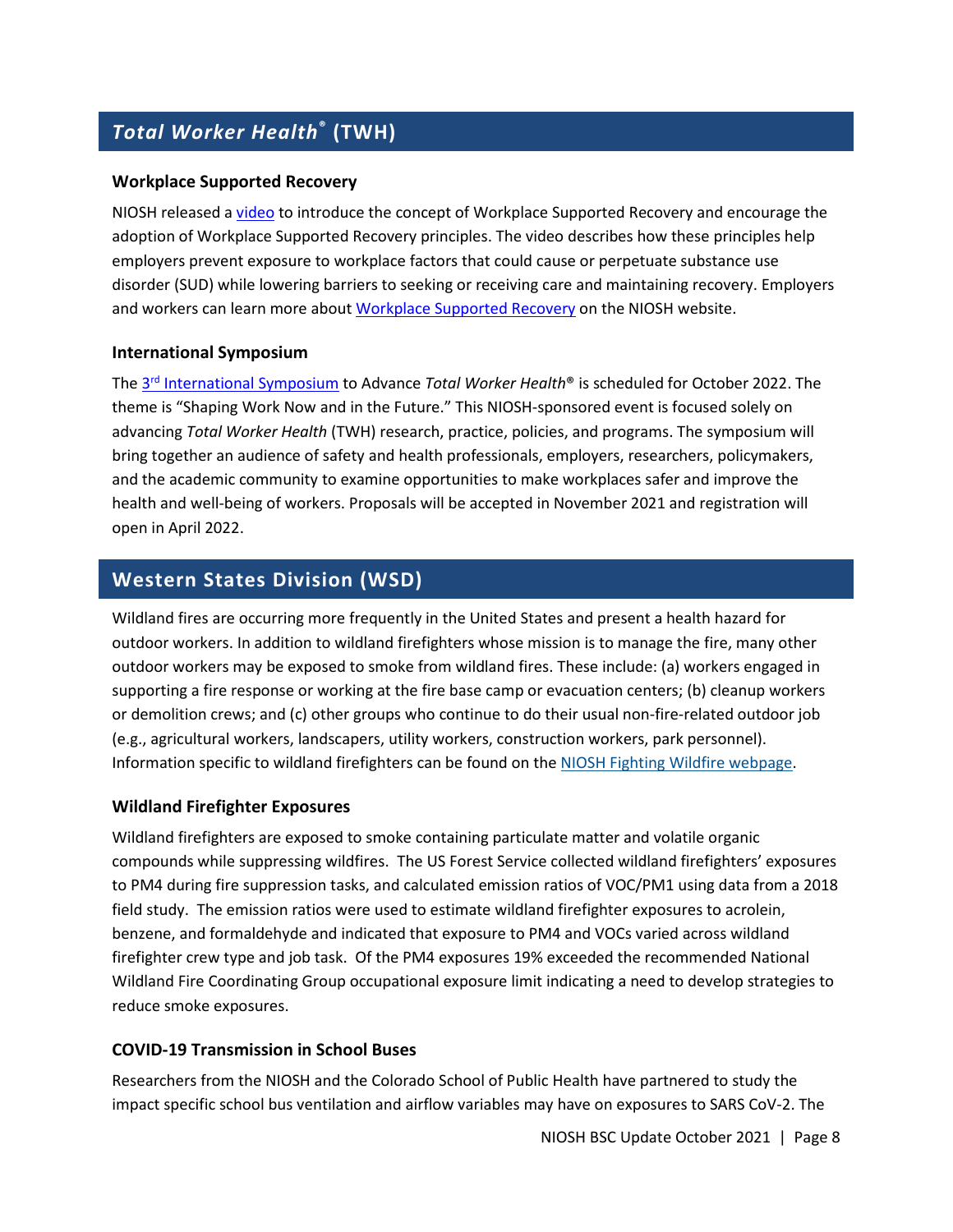study measured natural and mechanical ventilation and airflow patterns in a school bus (without passengers) under stationary and moving conditions and evaluated the impact of several controlled variables (e.g., mechanical ventilation, windows, roof hatches, fans, etc.) on the air change rate in the bus. This project seeks to recommend detailed, data-driven ventilation and airflow control strategies that school districts may employ to minimize and prevent COVID-19 transmission in this enclosed environment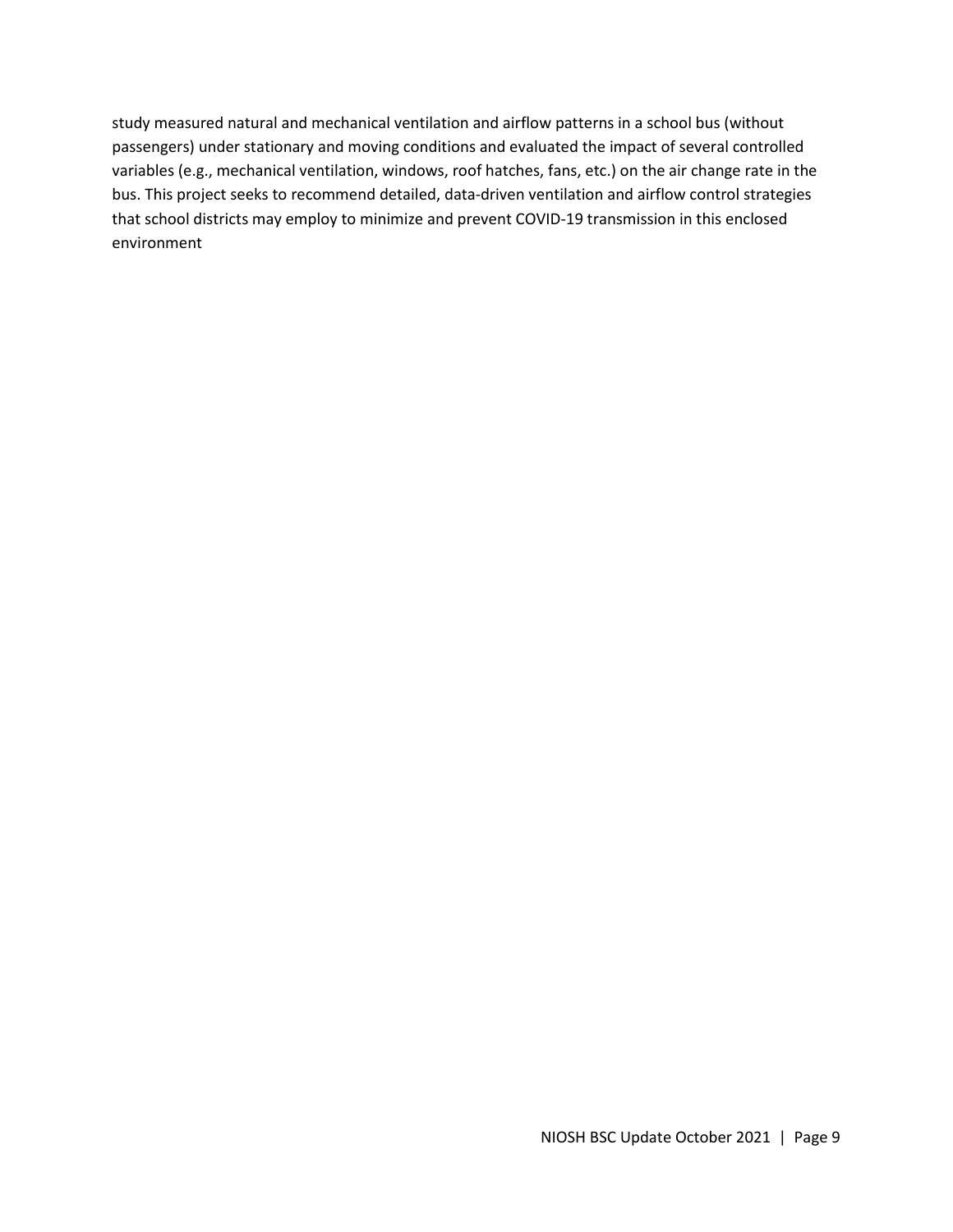# **Social Presence Statistics**

NIOSH continues to expand its presence on social networks*.* 

| <b>Social Media and Public</b><br><b>Outreach Accounts and</b><br><b>Services</b> | August 2020                            | August 2021                                                    |
|-----------------------------------------------------------------------------------|----------------------------------------|----------------------------------------------------------------|
| Facebook                                                                          | 152,861 likes                          | 155,777 likes                                                  |
| Twitter                                                                           | @NIOSH account 304,139                 | @NIOSH account 297,443*                                        |
|                                                                                   |                                        | Twitter is continuously deleting<br>inactive accounts          |
| Instagram                                                                         | 8,292 followers                        | 40,538 followers                                               |
| YouTube                                                                           | 246 videos, 31,315 views               | 273 videos, 22,217 views                                       |
| LinkedIn                                                                          | 1,047 members                          | 1,209 members                                                  |
| <b>Website Views</b>                                                              | 3,130,156 site views in Aug<br>2020    | 3,115,708 site views in Aug<br>2021                            |
| eNews Subscribers                                                                 | 60,422                                 | 43,362* CDC removes<br>duplicates or invalid emails<br>monthly |
| <b>TWH Subscribers</b>                                                            | 61,439                                 | 42,797* CDC removes<br>duplicates or invalid emails<br>monthly |
| <b>Science Blog</b>                                                               | Total blog entries: 640                | Total blog entries: 723                                        |
|                                                                                   | Total comments: 9,151                  | Total comments: 9,806                                          |
|                                                                                   | Blog site views (Aug 2020):<br>100,770 | Blog site views (Aug 2021):<br>77,185                          |

\* Twitter is actively deleting inactive accounts